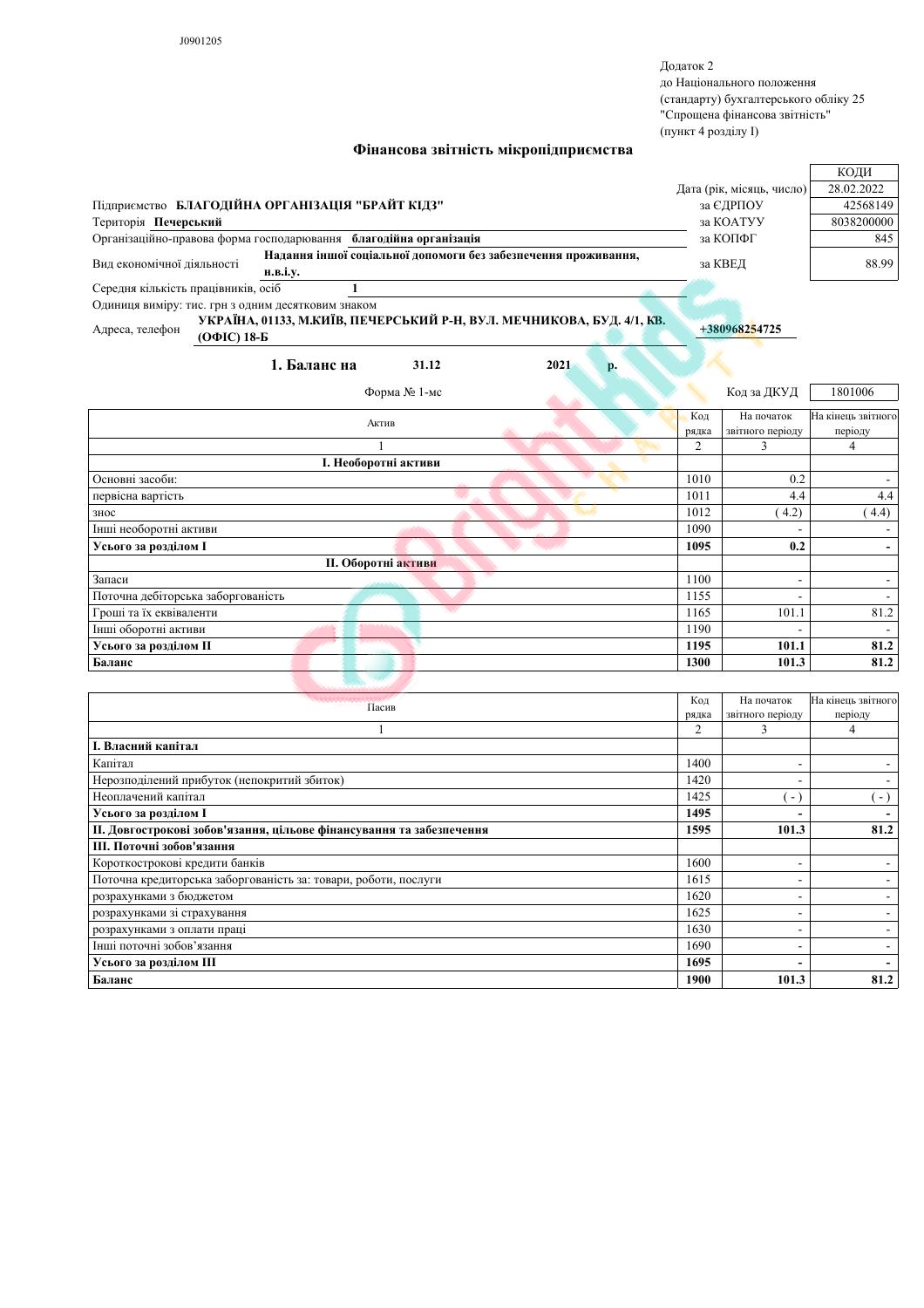## 2. Звіт про фінансові результати

12 місяців  $2020$ **p.** 

| Форма № 2-мс                                                                          |                | Код за ДКУД       | 1801007                 |
|---------------------------------------------------------------------------------------|----------------|-------------------|-------------------------|
| Стаття                                                                                | Код<br>рядка   | За звітний період | За попередній<br>період |
|                                                                                       | $\overline{c}$ |                   | 4                       |
| Чистий дохід від реалізації продукції (товарів, робіт, послуг)                        | 2000           |                   |                         |
| Інші доходи                                                                           | 2160           | 521.7             | 229.3                   |
| <b>Разом доходи</b> $(2000 + 2160)$                                                   | 2280           | 521.7             | 229.3                   |
| Собівартість реалізованої продукції (товарів, робіт, послуг)                          | 2050           | $\sim$            | ۰.                      |
| Інші витрати                                                                          | 2165           | 521.7             | 229.3)                  |
| <b>Разом витрати</b> $(2050 + 2165)$                                                  | 2285           | 521.7             | 229.3                   |
| Фінансовий результат до оподаткування (2280 - 2285)                                   | 2290           |                   |                         |
| Податок на прибуток                                                                   | 2300           | $\blacksquare$    | $\sim$                  |
| Витрати (доходи), які зменшують (збільшують) фінансовий результат після оподаткування | 2310           |                   |                         |
| Чистий прибуток (збиток) (2290 - 2300 - (+) 2310)                                     | 2350           |                   |                         |

Керівник

(підпис)

## РОМАНЩАК НАТАЛІЯ ДМИТРІВНА

(ініціали, прізвище)

Головний бухгалтер-

(підпис)

 $3a$ 

(ініціали, прізвище)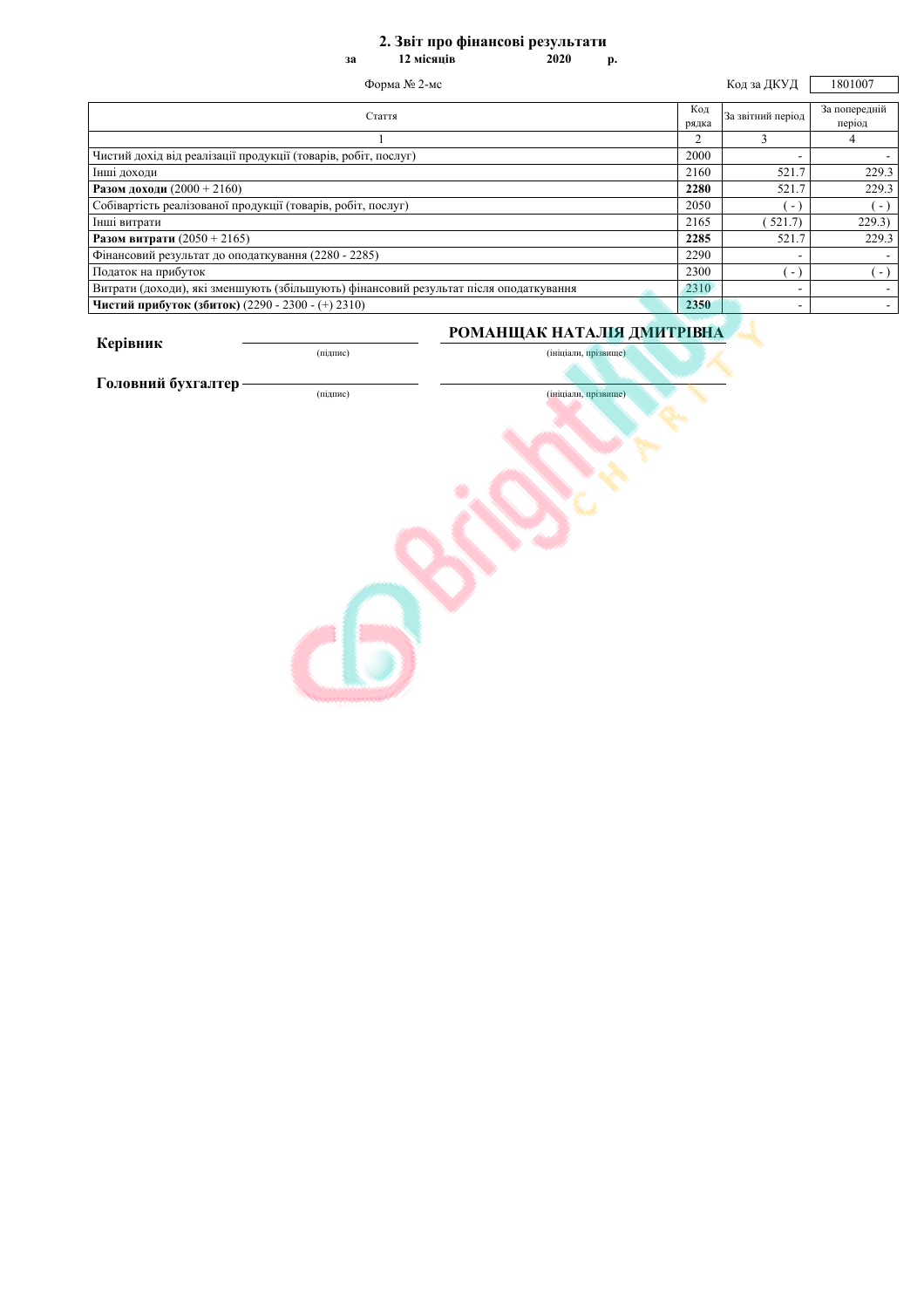## J0101911

| Відмітка про одержання                                                |
|-----------------------------------------------------------------------|
| (штамп контролюючого органу, до якого подається Звіт про використання |
| доходів (прибутків) неприбуткової організації)                        |

| ЗАТВЕРДЖЕНО                                      |
|--------------------------------------------------|
| Наказ Міністерства фінансів України              |
| 17 червня 2016 року № 553                        |
| (у редакції наказу Міністерства фінансів України |
| від 28 квітня 2017 року № 469)                   |

|                                                                                                                                                                                                                    |                                                                                                                                                                                                                           | 3BIT      |           |    |     |            |                                        | Χ              | Звітний       |
|--------------------------------------------------------------------------------------------------------------------------------------------------------------------------------------------------------------------|---------------------------------------------------------------------------------------------------------------------------------------------------------------------------------------------------------------------------|-----------|-----------|----|-----|------------|----------------------------------------|----------------|---------------|
| -1<br>про використання доходів (прибутків) неприбуткової організації                                                                                                                                               |                                                                                                                                                                                                                           |           |           |    |     |            | Звітний новий                          |                |               |
|                                                                                                                                                                                                                    |                                                                                                                                                                                                                           |           |           |    |     |            |                                        | Уточнюючий     |               |
| 2                                                                                                                                                                                                                  | Звітний (податковий) період<br>2021 року                                                                                                                                                                                  |           | Місяць    | X. | Pік |            |                                        |                |               |
| 3                                                                                                                                                                                                                  | Звітний (податковий) період, що уточнюється<br>року                                                                                                                                                                       |           | Місяць    |    | Рік |            |                                        |                |               |
| 4                                                                                                                                                                                                                  | Неприбуткова установа (організація): БЛАГОДІЙНА ОРГАНІЗАЦІЯ "БРАЙТ КІДЗ"<br>(повне найменування згідно з реєстраційними документами)                                                                                      |           |           |    |     |            |                                        |                |               |
|                                                                                                                                                                                                                    |                                                                                                                                                                                                                           |           |           |    |     |            |                                        |                |               |
| 5                                                                                                                                                                                                                  | Код згідно з ЄДРПОУ                                                                                                                                                                                                       |           | 42568149  |    |     |            | Код виду економічної діяльності (КВЕД) |                | 88.99         |
|                                                                                                                                                                                                                    | Податкова адреса:                                                                                                                                                                                                         |           |           |    |     |            | Поштовий індекс                        |                |               |
| 6                                                                                                                                                                                                                  | УКРАЇНА, 01133, М.КИЇВ, ПЕЧЕРСЬКИЙ Р-Н, ВУЛ. МЕЧНИКОВА, БУД. 4/1, КВ.<br>(ОФІС) 18-Б                                                                                                                                      |           |           |    |     |            | Телефон                                | +380968254725  |               |
|                                                                                                                                                                                                                    |                                                                                                                                                                                                                           |           |           |    |     |            | Мобільний                              |                |               |
|                                                                                                                                                                                                                    |                                                                                                                                                                                                                           |           |           |    |     |            | телефон                                |                |               |
|                                                                                                                                                                                                                    |                                                                                                                                                                                                                           |           |           |    |     |            | Факс                                   |                |               |
| 7                                                                                                                                                                                                                  | Рішення про включення неприбуткової організації до Ресстру неприбуткових установ та організацій:<br>дата 12.11.2018 № 1826554600468                                                                                       |           |           |    |     |            |                                        |                |               |
| 8                                                                                                                                                                                                                  | Ознака неприбутковості організації                                                                                                                                                                                        |           |           |    |     |            |                                        |                | 0036          |
|                                                                                                                                                                                                                    | ГОЛОВНЕ УПРАВЛІННЯ ДПС У М.КИЄВІ, ДПІ У ПЕЧЕРСЬКОМУ РАЙОНІ (ПЕЧЕРСЬКИЙ РАЙОН М.КИЄВА)                                                                                                                                     |           |           |    |     |            |                                        |                |               |
| 9                                                                                                                                                                                                                  | (найменування контролюючого органу, до якого подається Звіт про використання доходів (прибутків) неприбуткової організації)                                                                                               |           |           |    |     |            |                                        |                |               |
|                                                                                                                                                                                                                    |                                                                                                                                                                                                                           |           |           |    |     |            |                                        |                | $(\Gamma$ ph) |
|                                                                                                                                                                                                                    |                                                                                                                                                                                                                           | Показники |           |    |     |            |                                        | Код рядка      | Сума          |
|                                                                                                                                                                                                                    |                                                                                                                                                                                                                           |           | Частина I |    |     |            |                                        | 2              | 3             |
|                                                                                                                                                                                                                    | Доходи неприбуткової організації (сума рядків 1.1 – 1.11)                                                                                                                                                                 |           |           |    |     |            |                                        | $\mathbf{1}$   | 505339        |
|                                                                                                                                                                                                                    | фактично одержане фінансування бюджетної установи (організації) за загальним фондом                                                                                                                                       |           |           |    |     |            |                                        | 1.1            |               |
|                                                                                                                                                                                                                    | залишки коштів бюджетної установи (організації) на спеціальних рахунках, що перейшли з попереднього року                                                                                                                  |           |           |    |     |            |                                        | 1.2            |               |
|                                                                                                                                                                                                                    | доходи, одержані бюджетною установою (організацією), що зараховані на рахунки сп <mark>е</mark> ціального фонду цієї                                                                                                      |           |           |    |     |            |                                        | 1.3            |               |
| установи (організації) згідно із затвердженим у встановленому порядку кошторисом                                                                                                                                   |                                                                                                                                                                                                                           |           |           |    |     |            |                                        |                |               |
| дотації (субсидії), фінансування, отримані з державного або місцевого бюджетів, державних цільових фондів або<br>у межах технічної допомоги                                                                        |                                                                                                                                                                                                                           |           |           |    |     | 1.4        |                                        |                |               |
|                                                                                                                                                                                                                    | вартість активів (коштів або майна), вартість товарів (робіт, послуг), отриманих для реалізації мети (цілей,                                                                                                              |           |           |    |     |            |                                        |                |               |
|                                                                                                                                                                                                                    | завдань) та напрямів діяльності, визначених установчими документами, та/або для здійснення неприбуткової                                                                                                                  |           |           |    |     |            |                                        | 1.5            | 200           |
|                                                                                                                                                                                                                    | (добродійної) діяльності, передбаченої законом для релігійних організацій<br>надходження у вигляді безповоротної фінансової допомоги, добровільних пожертвувань, милосердя тощо, у тому                                   |           |           |    |     |            |                                        |                |               |
| числі:                                                                                                                                                                                                             |                                                                                                                                                                                                                           |           |           |    |     |            |                                        | 1.6            | 505139        |
|                                                                                                                                                                                                                    | благодійна допомога                                                                                                                                                                                                       |           |           |    |     |            |                                        | 1.6.1          | 505139        |
|                                                                                                                                                                                                                    | гуманітарна допомога                                                                                                                                                                                                      |           |           |    |     |            |                                        | $1.6.2$ ГД     |               |
|                                                                                                                                                                                                                    | суми коштів або вартості спеціальних засобів індивідуального захисту (касок, бронежилетів, виготовлених<br>відповідно до військових стандартів), технічних засобів спостереження, лікарських засобів та медичних виробів, |           |           |    |     |            |                                        |                |               |
|                                                                                                                                                                                                                    | засобів особистої гігієни, продуктів харчування, предметів речового забезпечення, а також інших товарів,                                                                                                                  |           |           |    |     |            |                                        |                |               |
|                                                                                                                                                                                                                    | виконаних робіт, наданих послуг за переліком, що визначається Кабінетом Міністрів України, які добровільно                                                                                                                |           |           |    |     |            |                                        |                |               |
|                                                                                                                                                                                                                    | перераховані (передані) Збройним Силам України, Національній гвардії України, Службі безпеки України,                                                                                                                     |           |           |    |     |            |                                        | 1.6.3          |               |
|                                                                                                                                                                                                                    | Службі зовнішньої розвідки України. Державній прикордонній службі України, Міністерству внутрішніх справ<br>України, Управлінню державної охорони України, Державній службі спеціального зв'язку та захисту інформації    |           |           |    |     |            |                                        |                |               |
|                                                                                                                                                                                                                    | України, іншим утвореним відповідно до законів України військовим формуванням, їх з'єднанням, військовим                                                                                                                  |           |           |    |     |            |                                        |                |               |
|                                                                                                                                                                                                                    | частинам, підрозділам, установам або організаціям, що утримуються за рахунок коштів державного бюджету, для                                                                                                               |           |           |    |     |            |                                        |                |               |
|                                                                                                                                                                                                                    | потреб забезпечення проведення антитерористичної операції                                                                                                                                                                 |           |           |    |     |            |                                        |                |               |
| разові, періодичні, цільові внески та відрахування засновників і членів<br>сума коштів, які надходять до пенсійних фондів у вигляді внесків на недержавне пенсійне забезпечення                                    |                                                                                                                                                                                                                           |           |           |    |     | 1.7<br>1.8 |                                        |                |               |
| пасивні доходи                                                                                                                                                                                                     |                                                                                                                                                                                                                           |           |           |    |     | 1.9        |                                        |                |               |
| вартість активів, отриманих у разі припинення юридичної особи (у результаті її ліквідації, злиття, поділу,                                                                                                         |                                                                                                                                                                                                                           |           |           |    |     |            |                                        |                |               |
| приєднання або перетворення)                                                                                                                                                                                       |                                                                                                                                                                                                                           |           |           |    |     | 1.10       |                                        |                |               |
| інші доходи                                                                                                                                                                                                        |                                                                                                                                                                                                                           |           |           |    |     |            | 1.11                                   |                |               |
|                                                                                                                                                                                                                    | Видатки (витрати) неприбуткової організації (сума рядків 2.1 – 2.6)                                                                                                                                                       |           |           |    |     |            |                                        | $\overline{2}$ | 521698        |
| сума видатків (витрат) бюджетної установи (організації) за загальним фондом відповідно до затверджених в<br>установленому порядку кошторисів                                                                       |                                                                                                                                                                                                                           |           |           |    |     |            | 2.1                                    |                |               |
|                                                                                                                                                                                                                    | сума видатків (витрат) бюджетної установи (організації) за спеціальним фондом відповідно до затверджених в                                                                                                                |           |           |    |     |            |                                        | 2.2            |               |
|                                                                                                                                                                                                                    | установленому порядку кошторисів<br>вартість активів (коштів або майна), вартість товарів (робіт, послуг), використаних (переданих) для                                                                                   |           |           |    |     |            |                                        |                |               |
|                                                                                                                                                                                                                    |                                                                                                                                                                                                                           |           |           |    |     |            |                                        | 2.3            | 47281         |
| фінансування видатків на утримання неприбуткової організації, реалізації мети (цілей, завдань) та напрямів<br>діяльності, визначених її установчими документами, та/або для здійснення неприбуткової (добродійної) |                                                                                                                                                                                                                           |           |           |    |     |            |                                        |                |               |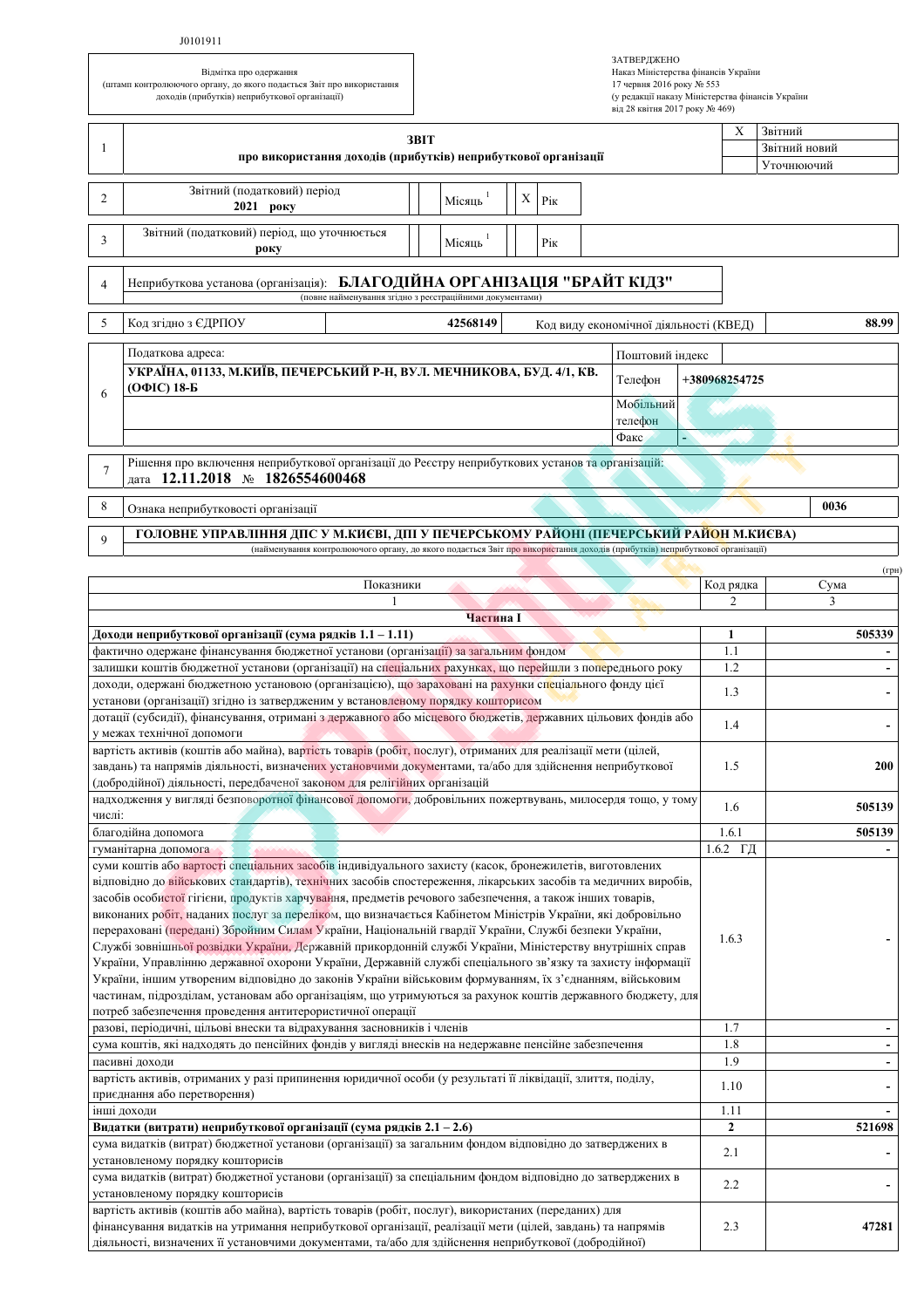| діяльності, передбаченої законом для релігійних організацій                                                                                                                                                                                                                                                                                                                                                                                                                                                                                                                                                                                                                                                                                                                                                                                                                                                                                                                                                       |                   |                         |                         |
|-------------------------------------------------------------------------------------------------------------------------------------------------------------------------------------------------------------------------------------------------------------------------------------------------------------------------------------------------------------------------------------------------------------------------------------------------------------------------------------------------------------------------------------------------------------------------------------------------------------------------------------------------------------------------------------------------------------------------------------------------------------------------------------------------------------------------------------------------------------------------------------------------------------------------------------------------------------------------------------------------------------------|-------------------|-------------------------|-------------------------|
| безповоротна фінансова допомога, добровільні пожертвування, милосердя тощо, у тому числі:                                                                                                                                                                                                                                                                                                                                                                                                                                                                                                                                                                                                                                                                                                                                                                                                                                                                                                                         | 2.4               |                         | 474417                  |
| благодійна допомога                                                                                                                                                                                                                                                                                                                                                                                                                                                                                                                                                                                                                                                                                                                                                                                                                                                                                                                                                                                               | 2.4.1             |                         | 474417                  |
| гуманітарна допомога                                                                                                                                                                                                                                                                                                                                                                                                                                                                                                                                                                                                                                                                                                                                                                                                                                                                                                                                                                                              | 2.4.2 ГД          |                         |                         |
| суми коштів або вартості спеціальних засобів індивідуального захисту (касок, бронежилетів, виготовлених<br>відповідно до військових стандартів), технічних засобів спостереження, лікарських засобів та медичних виробів,<br>засобів особистої гігієни, продуктів харчування, предметів речового забезпечення, а також інших товарів,<br>виконаних робіт, наданих послуг за переліком, що визначається Кабінетом Міністрів України, які добровільно<br>перераховані (передані) Збройним Силам України, Національній гвардії України, Службі безпеки України,<br>Службі зовнішньої розвідки України, Державній прикордонній службі України, Міністерству внутрішніх справ<br>України, Управлінню державної охорони України, Державній службі спеціального зв'язку та захисту інформації<br>України, іншим утвореним відповідно до законів України військовим формуванням, їх з'єднанням, військовим<br>частинам, підрозділам, установам або організаціям, що утримуються за рахунок коштів державного бюджету, для | 2.4.3             |                         |                         |
| потреб забезпечення проведення антитерористичної операції                                                                                                                                                                                                                                                                                                                                                                                                                                                                                                                                                                                                                                                                                                                                                                                                                                                                                                                                                         |                   |                         |                         |
| вартість активів, переданих іншим неприбутковим організаціям або зарахованих до бюджету в результаті                                                                                                                                                                                                                                                                                                                                                                                                                                                                                                                                                                                                                                                                                                                                                                                                                                                                                                              | 2.5               |                         |                         |
| ліквідації (злиття, поділу, приєднання або перетворення)<br>інші видатки (витрати)                                                                                                                                                                                                                                                                                                                                                                                                                                                                                                                                                                                                                                                                                                                                                                                                                                                                                                                                | 2.6               |                         |                         |
| Частина II                                                                                                                                                                                                                                                                                                                                                                                                                                                                                                                                                                                                                                                                                                                                                                                                                                                                                                                                                                                                        |                   |                         |                         |
| Сума операції (операцій) нецільового використання активів, у тому числі:                                                                                                                                                                                                                                                                                                                                                                                                                                                                                                                                                                                                                                                                                                                                                                                                                                                                                                                                          | $\overline{3}$    |                         |                         |
| гуманітарна допомога                                                                                                                                                                                                                                                                                                                                                                                                                                                                                                                                                                                                                                                                                                                                                                                                                                                                                                                                                                                              | 3.1 ГД            |                         |                         |
| вартість активів (коштів або майна), вартість товарів (робіт, послуг), які використані на цілі інші, ніж                                                                                                                                                                                                                                                                                                                                                                                                                                                                                                                                                                                                                                                                                                                                                                                                                                                                                                          |                   |                         |                         |
| фінансування видатків на утримання неприбуткової організації, реалізації мети (цілей, завдань) та напрямів<br>діяльності, визначених установчими документами, та/або для здійснення неприбуткової (добродійної) діяльності,<br>передбаченої законом для релігійних організацій                                                                                                                                                                                                                                                                                                                                                                                                                                                                                                                                                                                                                                                                                                                                    | 3.2               |                         |                         |
| Збільшення (зменшення) податкового зобов'язання звітного (податкового) періоду, що уточнюється (позитивне                                                                                                                                                                                                                                                                                                                                                                                                                                                                                                                                                                                                                                                                                                                                                                                                                                                                                                         |                   |                         |                         |
| (від'ємне) значення (рядок 6 - рядок 6 Звіту про використання доходів (прибутків) неприбуткової організації,                                                                                                                                                                                                                                                                                                                                                                                                                                                                                                                                                                                                                                                                                                                                                                                                                                                                                                      |                   |                         |                         |
| який уточнюється)), або рядок 7 таблиці 2 додатка ВП до рядків 7-9 Звіту про використання доходів (прибутків)                                                                                                                                                                                                                                                                                                                                                                                                                                                                                                                                                                                                                                                                                                                                                                                                                                                                                                     | 4                 |                         |                         |
| неприбуткової організації (+, -) Доходи (прибутки) або їх частини, що розподілені серед засновників (учасників),                                                                                                                                                                                                                                                                                                                                                                                                                                                                                                                                                                                                                                                                                                                                                                                                                                                                                                  |                   |                         |                         |
| членів неприбуткової організації, працівників (крім оплати їхньої праці, нарахування єдиного соціального                                                                                                                                                                                                                                                                                                                                                                                                                                                                                                                                                                                                                                                                                                                                                                                                                                                                                                          |                   |                         |                         |
| внеску), членів органів управління та інших пов'язаних з ними осіб                                                                                                                                                                                                                                                                                                                                                                                                                                                                                                                                                                                                                                                                                                                                                                                                                                                                                                                                                |                   |                         |                         |
| Об'єкт оподаткування (рядок 3 + рядок 4)                                                                                                                                                                                                                                                                                                                                                                                                                                                                                                                                                                                                                                                                                                                                                                                                                                                                                                                                                                          | 5                 |                         |                         |
| Податкове зобов'язання з податку на прибуток підприємств (рядок 5 х - $^{2}$ /100)                                                                                                                                                                                                                                                                                                                                                                                                                                                                                                                                                                                                                                                                                                                                                                                                                                                                                                                                | 6                 |                         |                         |
| Виправлення помилок                                                                                                                                                                                                                                                                                                                                                                                                                                                                                                                                                                                                                                                                                                                                                                                                                                                                                                                                                                                               |                   |                         |                         |
| Збільшення (зменшення) податкового зобов'язання звітного (податкового) періоду, що уточнюється (позитивне<br>(від'ємне) значення (рядок 6 - рядок 6 Звіту про використання доходів (прибутків) неприбуткової організації,<br>який уточнюється)), або рядок 7 таблиці 2 додатка ВП до рядків 7-9 Звіту про використання доходів (прибутків)<br>неприбуткової організації (+, -)                                                                                                                                                                                                                                                                                                                                                                                                                                                                                                                                                                                                                                    | $\tau$            |                         |                         |
| Сума штрафу (5 %) при відображенні недоплати у складі Звіту про використання доходів (прибутків)                                                                                                                                                                                                                                                                                                                                                                                                                                                                                                                                                                                                                                                                                                                                                                                                                                                                                                                  |                   |                         |                         |
| неприбуткової організації, який подається за звітний (податковий) період, що настає за періодом, у якому<br>виявлено факт заниження податкового зобов'язання (рядок 8 таблиці 2 додатка ВП до рядків 7-9 Звіту про<br>використання доходів (прибутків) неприбуткової організації)                                                                                                                                                                                                                                                                                                                                                                                                                                                                                                                                                                                                                                                                                                                                 | 8                 |                         |                         |
| Пеня, нарахована на виконання вимог підпункту 129.1.3 пункту 129.1 статті 129 глави 12 розділу ІІ Податкового                                                                                                                                                                                                                                                                                                                                                                                                                                                                                                                                                                                                                                                                                                                                                                                                                                                                                                     |                   |                         |                         |
| кодексу України, або рядок 9 таблиці 2 додатка ВП до рядків 7-9 Звіту про використання доходів (прибутків)                                                                                                                                                                                                                                                                                                                                                                                                                                                                                                                                                                                                                                                                                                                                                                                                                                                                                                        | 9                 |                         |                         |
| неприбуткової організації                                                                                                                                                                                                                                                                                                                                                                                                                                                                                                                                                                                                                                                                                                                                                                                                                                                                                                                                                                                         |                   |                         |                         |
| Сума штрафу (3 %) при відображенні недоплати в уточнюючому Звіті про використання доходів (прибутків)<br>неприбуткової організації (рядок 7 х 3 %)                                                                                                                                                                                                                                                                                                                                                                                                                                                                                                                                                                                                                                                                                                                                                                                                                                                                | 10                |                         |                         |
| $\Gamma \Pi$ <sup>5</sup><br>BΠ<br>Наявність додатків <sup>4</sup>                                                                                                                                                                                                                                                                                                                                                                                                                                                                                                                                                                                                                                                                                                                                                                                                                                                                                                                                                |                   | $\Phi 3$ $^6$<br>$^{+}$ |                         |
|                                                                                                                                                                                                                                                                                                                                                                                                                                                                                                                                                                                                                                                                                                                                                                                                                                                                                                                                                                                                                   |                   | Спрощений               |                         |
| Звіт про<br>Фінансовий звіт<br>Баланс<br>суб'єкта малого<br>Наявність поданих до Звіту про<br>фінансові<br>Звіт про<br>Примітки                                                                                                                                                                                                                                                                                                                                                                                                                                                                                                                                                                                                                                                                                                                                                                                                                                                                                   | фінансовий звіт   |                         | Звіт про                |
| Звіт про<br>використання доходів<br>підприємництва<br>(Звіт про<br>результати<br>до річної<br>рух                                                                                                                                                                                                                                                                                                                                                                                                                                                                                                                                                                                                                                                                                                                                                                                                                                                                                                                 |                   | суб'єкта малого         | результати              |
| власний<br>(прибутків) неприбуткової<br>фінансової<br>фінан-сови<br>(Звіт про<br>грошових                                                                                                                                                                                                                                                                                                                                                                                                                                                                                                                                                                                                                                                                                                                                                                                                                                                                                                                         |                   | підприємництва          | фінансової              |
| капітал<br>Звіт про<br>організації додатків - форм<br>сукупний<br>звітності<br>й стан)<br>коштів                                                                                                                                                                                                                                                                                                                                                                                                                                                                                                                                                                                                                                                                                                                                                                                                                                                                                                                  |                   | Звіт про                | діяль                   |
| фінансові<br>Баланс<br>фінансової звітності<br>дохід)                                                                                                                                                                                                                                                                                                                                                                                                                                                                                                                                                                                                                                                                                                                                                                                                                                                                                                                                                             | Баланс            | фінансові               | ності <sup>7</sup>      |
| результати                                                                                                                                                                                                                                                                                                                                                                                                                                                                                                                                                                                                                                                                                                                                                                                                                                                                                                                                                                                                        | $\qquad \qquad +$ | результати<br>$^{+}$    |                         |
|                                                                                                                                                                                                                                                                                                                                                                                                                                                                                                                                                                                                                                                                                                                                                                                                                                                                                                                                                                                                                   |                   |                         |                         |
| Доповнення до Звіту про використання доходів (прибутків) неприбуткової організації (заповнюється і подається відповідно до<br>пункту 46.4 статті 46 глави 2 розділу II Податкового кодексу України)                                                                                                                                                                                                                                                                                                                                                                                                                                                                                                                                                                                                                                                                                                                                                                                                               |                   |                         | Наявність<br>доповнення |
| $N_2/1$<br>Зміст доповнення                                                                                                                                                                                                                                                                                                                                                                                                                                                                                                                                                                                                                                                                                                                                                                                                                                                                                                                                                                                       |                   |                         |                         |
| $\mathbf{1}$<br>÷.                                                                                                                                                                                                                                                                                                                                                                                                                                                                                                                                                                                                                                                                                                                                                                                                                                                                                                                                                                                                |                   |                         |                         |

Інформація, наведена у Звіті про використання доходів (прибутків) неприбуткової організації та додатках до нього, є достовірною.

Дата подання 28.02.2022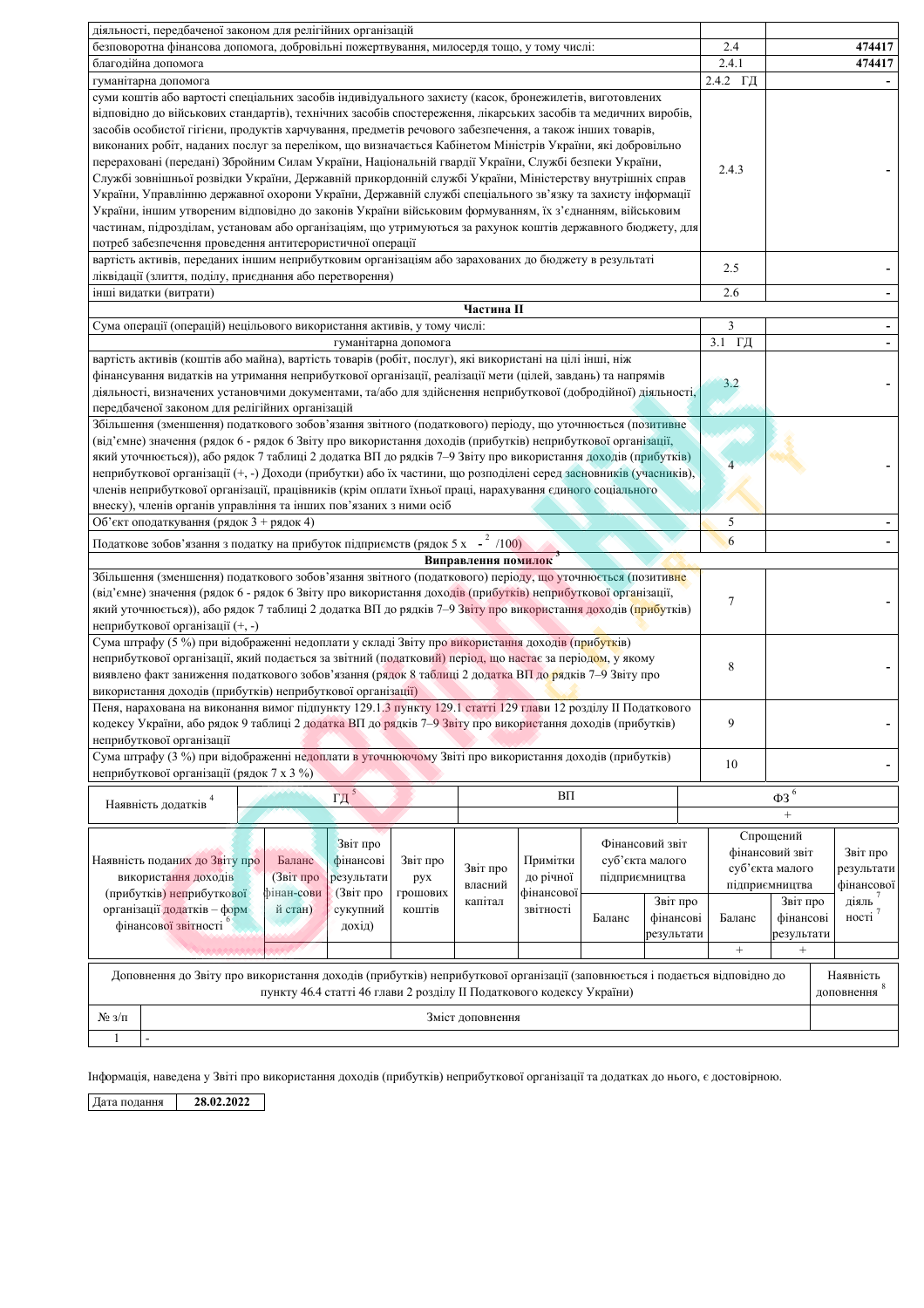| Керівник (уповноважена особа)                                                                                                                                                                                                                                                                                                                                                                                                                                                                                                                                                                                                                                                                                                                                                                                                                                                                                                                                                                                                                                                                                                                                                                                                                                                                                                                                                                                                                                                                                                                                                                                                                                                                                                                                                                                                                                      |                    | РОМАНЩАК НАТАЛІЯ<br>ДМИТРІВНА                                                                                                                                               |      |
|--------------------------------------------------------------------------------------------------------------------------------------------------------------------------------------------------------------------------------------------------------------------------------------------------------------------------------------------------------------------------------------------------------------------------------------------------------------------------------------------------------------------------------------------------------------------------------------------------------------------------------------------------------------------------------------------------------------------------------------------------------------------------------------------------------------------------------------------------------------------------------------------------------------------------------------------------------------------------------------------------------------------------------------------------------------------------------------------------------------------------------------------------------------------------------------------------------------------------------------------------------------------------------------------------------------------------------------------------------------------------------------------------------------------------------------------------------------------------------------------------------------------------------------------------------------------------------------------------------------------------------------------------------------------------------------------------------------------------------------------------------------------------------------------------------------------------------------------------------------------|--------------------|-----------------------------------------------------------------------------------------------------------------------------------------------------------------------------|------|
|                                                                                                                                                                                                                                                                                                                                                                                                                                                                                                                                                                                                                                                                                                                                                                                                                                                                                                                                                                                                                                                                                                                                                                                                                                                                                                                                                                                                                                                                                                                                                                                                                                                                                                                                                                                                                                                                    | (підпис)           | (ініціали та прізвище)                                                                                                                                                      |      |
| 2956920542                                                                                                                                                                                                                                                                                                                                                                                                                                                                                                                                                                                                                                                                                                                                                                                                                                                                                                                                                                                                                                                                                                                                                                                                                                                                                                                                                                                                                                                                                                                                                                                                                                                                                                                                                                                                                                                         |                    |                                                                                                                                                                             |      |
| (реєстраційний номер облікової картки платника податків або серія (за наявності) та номер паспорта)<br>наявності)                                                                                                                                                                                                                                                                                                                                                                                                                                                                                                                                                                                                                                                                                                                                                                                                                                                                                                                                                                                                                                                                                                                                                                                                                                                                                                                                                                                                                                                                                                                                                                                                                                                                                                                                                  |                    | М.П. (за                                                                                                                                                                    |      |
| Головний бухгалтер (особа, відповідальна за ведення                                                                                                                                                                                                                                                                                                                                                                                                                                                                                                                                                                                                                                                                                                                                                                                                                                                                                                                                                                                                                                                                                                                                                                                                                                                                                                                                                                                                                                                                                                                                                                                                                                                                                                                                                                                                                |                    |                                                                                                                                                                             |      |
| бухгалтерського обліку)                                                                                                                                                                                                                                                                                                                                                                                                                                                                                                                                                                                                                                                                                                                                                                                                                                                                                                                                                                                                                                                                                                                                                                                                                                                                                                                                                                                                                                                                                                                                                                                                                                                                                                                                                                                                                                            | (підпис)           | (ініціали та прізвище)                                                                                                                                                      |      |
| (реєстраційний номер облікової картки платника податків або серія (за наявності) та номер паспорта")                                                                                                                                                                                                                                                                                                                                                                                                                                                                                                                                                                                                                                                                                                                                                                                                                                                                                                                                                                                                                                                                                                                                                                                                                                                                                                                                                                                                                                                                                                                                                                                                                                                                                                                                                               |                    |                                                                                                                                                                             |      |
| Зазначається номер календарного місяця, в якому порушено вимоги пункту 133.4 статті 133 розділу ІІІ Податкового кодексу України та нараховане податкове зобов'язання з податку на прибуток<br>підприємств. Звіт про використання доходів (прибутків) неприбуткової організації складається за період з початку року (або з початку визнання організації неприбутковою в установленому порядку,<br>якщо таке визнання відбулося пізніше) по останній день місяця, в якому вчинено таке порушення.<br>Зазначається базова (основна) ставка податку на прибуток у відсотках, яка встановлена пунктом 136.1 статті 136 розділу III Податкового кодексу України.<br>.<br>Заповнюється у разі самостійного виправлення помилки(ок) шляхом уточнення показників Звіту про використання доходів (прибутків) неприбуткової організації відповідно до статті 50 глави 2 розділу<br>II Податкового кодексу України.<br>У відповідних клітинках проставляється позначка «+».<br>Заповнюється у разі здійснення операцій з гуманітарною допомогою.<br>"Подається відповідно до пункту 46.2 статті 46 розділу І Податкового кодексу України разом зі Звітом про використання доходів (прибутків) неприбуткової організації. Фінансова звітність є додатком до<br>Звіту про використання доходів (прибутків) неприбуткової організації та його невід'ємною частиною.<br>Заповнюється бюджетними установами (організаціями).<br>Заповнюється у разі подання разом зі Звітом про використання доходів (прибутків) неприбуткової організації доповнення.<br>Серія (за наявності) та номер паспорта зазначаються для фізичних осіб, які мають відмітку у паспорті про право здійснювати будь-які платежі за серією та номером паспорта.<br>Ця частина Звіту про використання доходів (прибутків) неприбуткової організації заповнюється посадовими (службовими) особами контролюючого |                    | органу, до якого подається Звіт про використання доходів (прибутків) неприбуткової організації                                                                              |      |
| Відмітка про внесення даних до електронної бази податкової звітності                                                                                                                                                                                                                                                                                                                                                                                                                                                                                                                                                                                                                                                                                                                                                                                                                                                                                                                                                                                                                                                                                                                                                                                                                                                                                                                                                                                                                                                                                                                                                                                                                                                                                                                                                                                               |                    | 20                                                                                                                                                                          | року |
| (посадова (службова) особа контролюючого органу, до якого подасться Звіт про використання доходів (прибутків) неприбуткової організації (підпис, ініціали, прізвище))                                                                                                                                                                                                                                                                                                                                                                                                                                                                                                                                                                                                                                                                                                                                                                                                                                                                                                                                                                                                                                                                                                                                                                                                                                                                                                                                                                                                                                                                                                                                                                                                                                                                                              |                    |                                                                                                                                                                             |      |
| За результатами камеральної перевірки Звіту про використання доходів (прибутків) неприбуткової організації (потрібне позначити)                                                                                                                                                                                                                                                                                                                                                                                                                                                                                                                                                                                                                                                                                                                                                                                                                                                                                                                                                                                                                                                                                                                                                                                                                                                                                                                                                                                                                                                                                                                                                                                                                                                                                                                                    |                    |                                                                                                                                                                             |      |
| порушень (помилок) не виявлено                                                                                                                                                                                                                                                                                                                                                                                                                                                                                                                                                                                                                                                                                                                                                                                                                                                                                                                                                                                                                                                                                                                                                                                                                                                                                                                                                                                                                                                                                                                                                                                                                                                                                                                                                                                                                                     | складено акт від " | 20<br>року $N_2$                                                                                                                                                            |      |
| 20<br>року                                                                                                                                                                                                                                                                                                                                                                                                                                                                                                                                                                                                                                                                                                                                                                                                                                                                                                                                                                                                                                                                                                                                                                                                                                                                                                                                                                                                                                                                                                                                                                                                                                                                                                                                                                                                                                                         |                    | (посадова (службова) особа контролюючого органу, до якого подасться Звіт про використання доходів<br>(прибутків) неприбуткової організації<br>(підпис, ініціали, прізвище)) |      |
|                                                                                                                                                                                                                                                                                                                                                                                                                                                                                                                                                                                                                                                                                                                                                                                                                                                                                                                                                                                                                                                                                                                                                                                                                                                                                                                                                                                                                                                                                                                                                                                                                                                                                                                                                                                                                                                                    |                    |                                                                                                                                                                             |      |